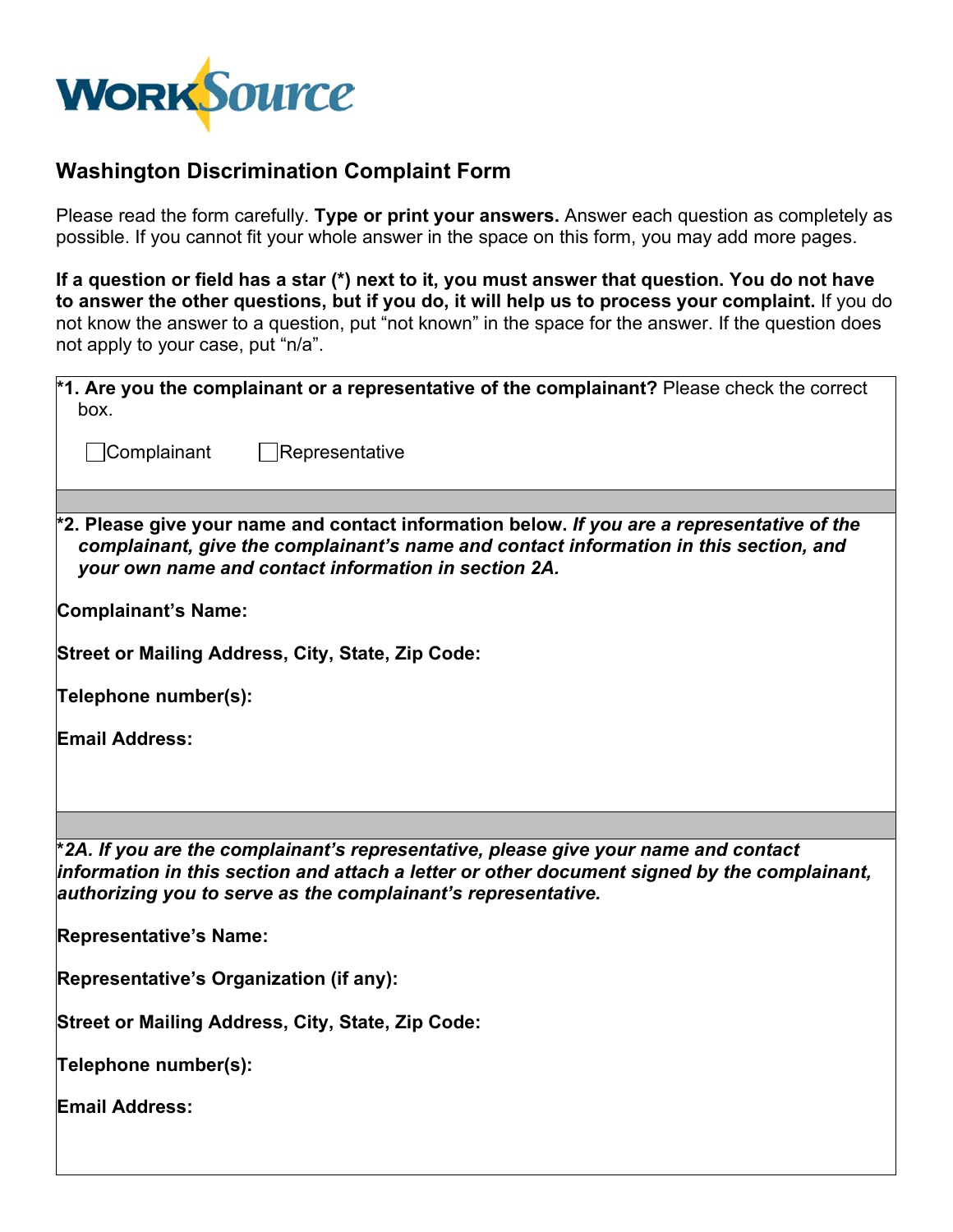| For the rest of the questions on this form, if you are filing this discrimination complaint on<br>behalf of someone else, "you" means that person (the complainant), not you personally.<br>Please give the answers the complainant would give if they were filling out the form. |  |  |  |
|-----------------------------------------------------------------------------------------------------------------------------------------------------------------------------------------------------------------------------------------------------------------------------------|--|--|--|
|                                                                                                                                                                                                                                                                                   |  |  |  |
| $*$ 3. This discrimination complaint is about something that happened to (please check the<br>appropriate box):                                                                                                                                                                   |  |  |  |
| Only me $\Box$ Me and other people $\Box$ Other people, but not me                                                                                                                                                                                                                |  |  |  |
| <b>I am a:</b> $\Box$ Customer $\Box$ Employee $\Box$ Job applicant                                                                                                                                                                                                               |  |  |  |
| $^{\ast}$ 4. Please give the name of the WorkSource Center, service provider, or organization that you<br>are complaining about. If you have any contact information for the WorkSource Center,<br>service provider, or organization, please give that information as well.       |  |  |  |
| Name of Office or Organization:                                                                                                                                                                                                                                                   |  |  |  |
| <b>Street or Mailing Address, City, State, Zip Code:</b>                                                                                                                                                                                                                          |  |  |  |
| Telephone Number(s):                                                                                                                                                                                                                                                              |  |  |  |
| <b>Email Address:</b>                                                                                                                                                                                                                                                             |  |  |  |
|                                                                                                                                                                                                                                                                                   |  |  |  |
| $*$ 5. What program was involved in the discrimination you are complaining about? If you do not<br>know the name of the program, and your discrimination complaint does not involve a WorkSource<br>Center or a service provider, please check "Do not know".                     |  |  |  |
| <b>Employment Service or Job Service</b><br>Migrant and Seasonal Farm Workers Program<br>Trade Adjustment Assistance Program<br>Unemployment Insurance Benefit Program                                                                                                            |  |  |  |
| Workforce Innovation and Opportunity Act Program (Dislocated Worker, Adult, Youth)<br>Other (what program?)<br>Do not know                                                                                                                                                        |  |  |  |
|                                                                                                                                                                                                                                                                                   |  |  |  |
|                                                                                                                                                                                                                                                                                   |  |  |  |

 $\Box$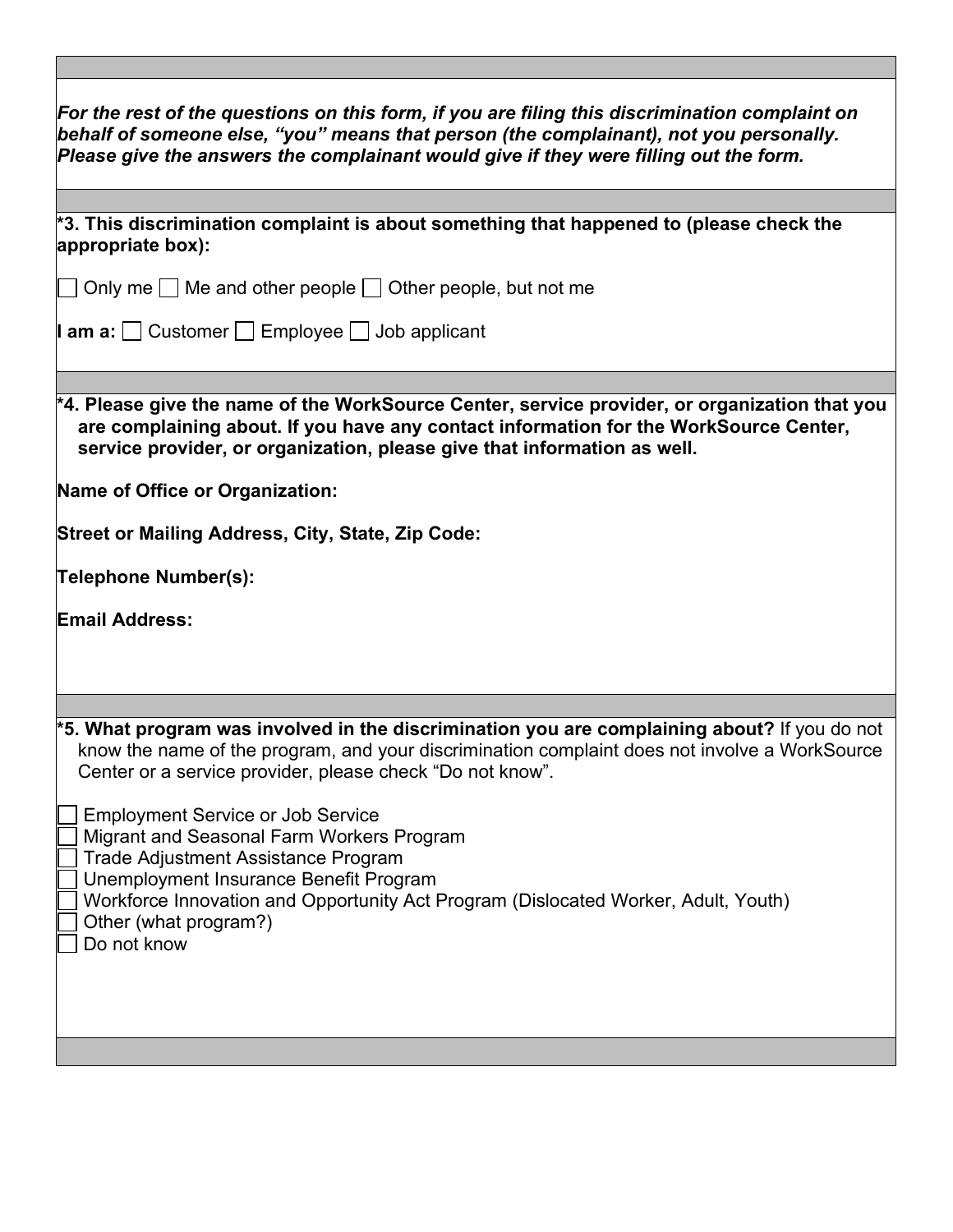| *6. What person(s), if known, at the WorkSource Center, service provider or organization |  |  |
|------------------------------------------------------------------------------------------|--|--|
| listed in response to question 4 above was engaged in the alleged discrimination? If you |  |  |
| need more space to list all the people, please attach more pages to this form.           |  |  |
|                                                                                          |  |  |

| <b>Person's Name:</b><br><b>Job Title:</b><br><b>Telephone Number:</b>                                                                                                                                                                                         |
|----------------------------------------------------------------------------------------------------------------------------------------------------------------------------------------------------------------------------------------------------------------|
| <b>Person's Name:</b><br><b>Job Title:</b><br><b>Telephone Number:</b>                                                                                                                                                                                         |
| <b>Person's Name:</b><br><b>Job Title:</b><br><b>Telephone Number:</b>                                                                                                                                                                                         |
| <b>Person's Name:</b><br><b>Job Title:</b><br><b>Telephone Number:</b>                                                                                                                                                                                         |
|                                                                                                                                                                                                                                                                |
| *7. What do you think was the basis (reason) for the alleged discrimination? Please check the<br>boxes next to all of the bases (reasons) you think were involved in the alleged discrimination and<br>answer any other questions that go along with that box. |
| <b>Because of my disability</b> (please check one of the following three boxes).                                                                                                                                                                               |
| I have a disability (which may be active or inactive right now).                                                                                                                                                                                               |
| What is your disability?                                                                                                                                                                                                                                       |
| I have a record of a disability.                                                                                                                                                                                                                               |
| What was your past disability?                                                                                                                                                                                                                                 |
| $\Box$ I do not have a disability, but the organization or program treats me as if I am disabled.                                                                                                                                                              |
| Because of my national origin (please answer the questions below).                                                                                                                                                                                             |
| Are you Hispanic or Latino? Please check a box. □ Yes □ No                                                                                                                                                                                                     |
| What is your national origin (the country from which you, your parents, your grandparents, or<br>your earlier ancestors came)?                                                                                                                                 |
| Because of my limited English proficiency. What is the language in which you feel most<br>comfortable communicating?                                                                                                                                           |
|                                                                                                                                                                                                                                                                |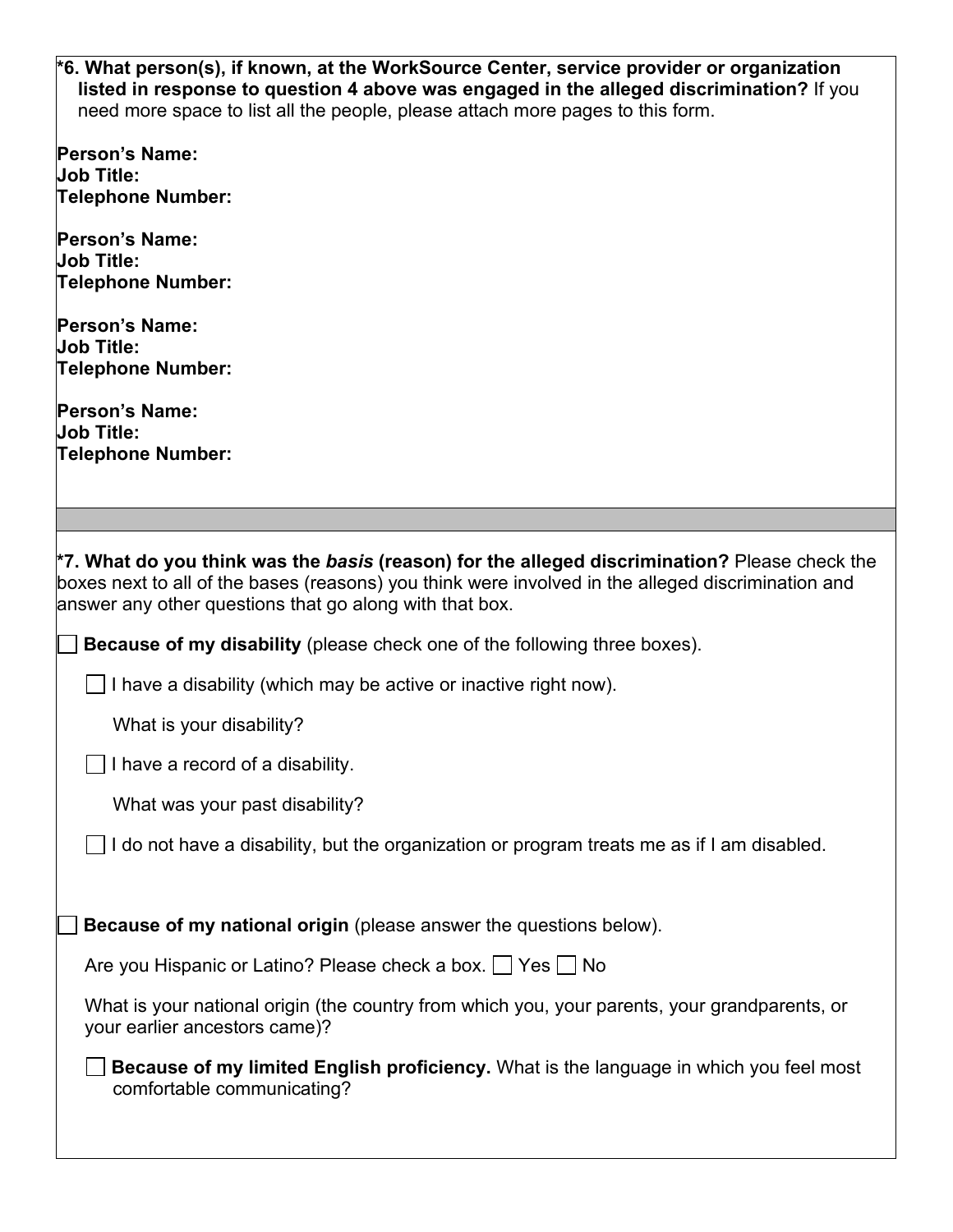| <b>Because of my race</b> (please check all that apply).                                                            |
|---------------------------------------------------------------------------------------------------------------------|
| American Indian or Alaska Native                                                                                    |
| Asian                                                                                                               |
| <b>Black or African American</b>                                                                                    |
| Native Hawaiian or Other Pacific Islander                                                                           |
| <b>White or Caucasian</b>                                                                                           |
| Because of my color. What is your color?                                                                            |
| Because of my sex. What is your sex?                                                                                |
| Because of my gender identity. What is your gender identity?                                                        |
| Because of my transgender status.                                                                                   |
| Because of sex stereotyping.                                                                                        |
| Because of my pregnancy and related medical conditions.                                                             |
| Because of childbirth and related medical conditions.                                                               |
| Because of my religion. What is your religion?                                                                      |
| Because of my age. What is your date of birth?                                                                      |
| Because of my political affiliation or political belief. What is your political affiliation or political<br>belief? |
| Because of my citizenship. What is your citizenship?                                                                |
| Because of my participation in a program that receives federal financial assistance. Name<br>the program:           |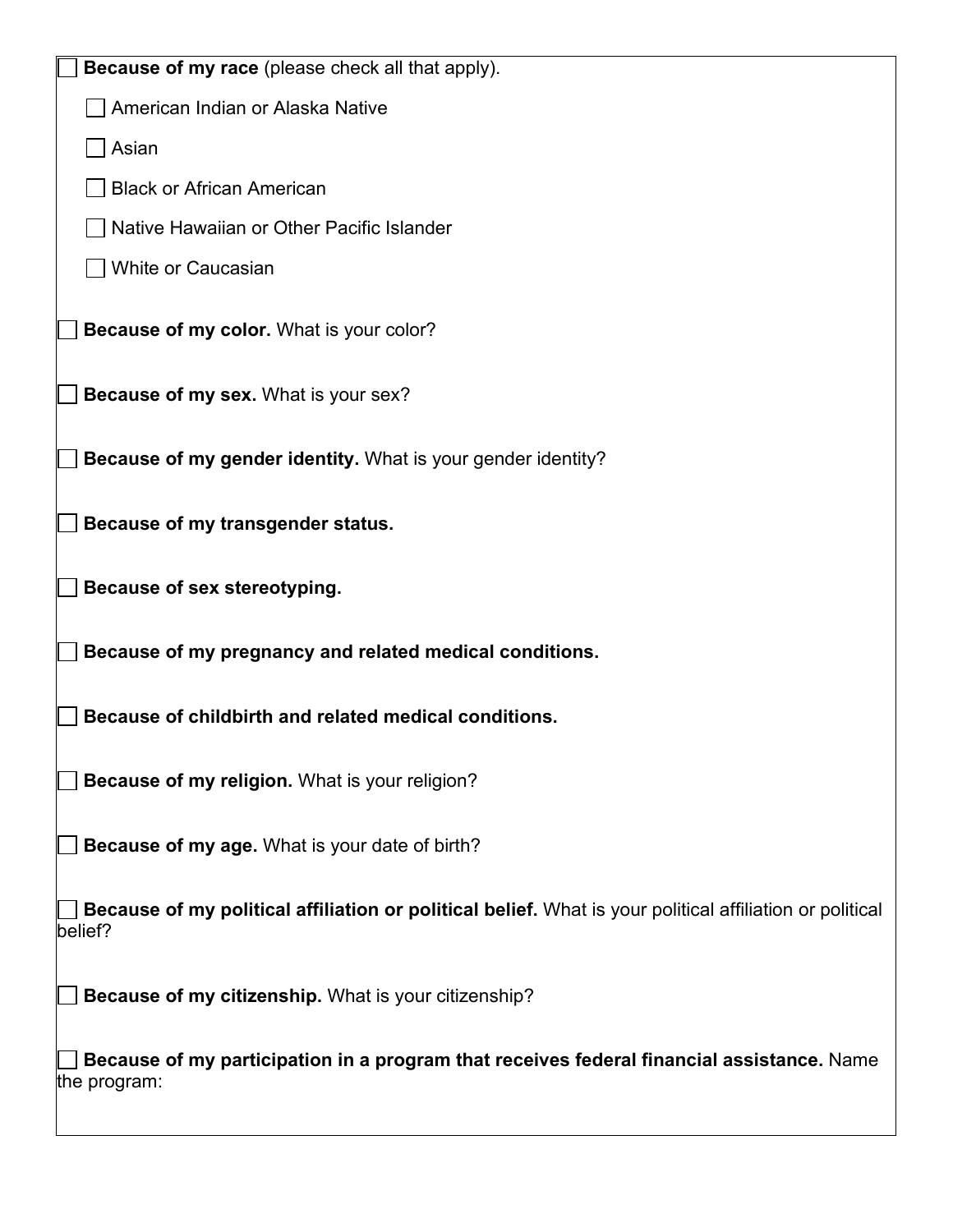**I was retaliated against** because I complained about discrimination, or because I gave a statement or was involved in some other way with someone else's discrimination complaint.

**\*8 For each of the bases (reasons for discrimination) you checked above, please explain what happened, how you were (or someone else was) harmed by what happened, and how or why you think what happened was because of discrimination.** For example, if you checked "Because of my race", list the facts you think explain *how or why* you think what happened was because of the race of you or the person(s) who were harmed.

If other persons or groups were treated differently from you, please describe who was treated differently, how their treatment was different, and how the different treatment harmed you (or the other people you think were discriminated against.) Please be specific and brief. Give the name(s) of and contact information for any of the people involved, in known.

If your answer does not fit in the space below, please use more pages to finish your answer and attach those pages to this form.

**\*9. On what date(s) did the alleged discrimination take place?**

**Date of the first action:**

**Date of most recent action:**

**If the date of the most recent alleged discriminatory action was more than 180 days ago, please explain why you did not file a discrimination complaint before now.**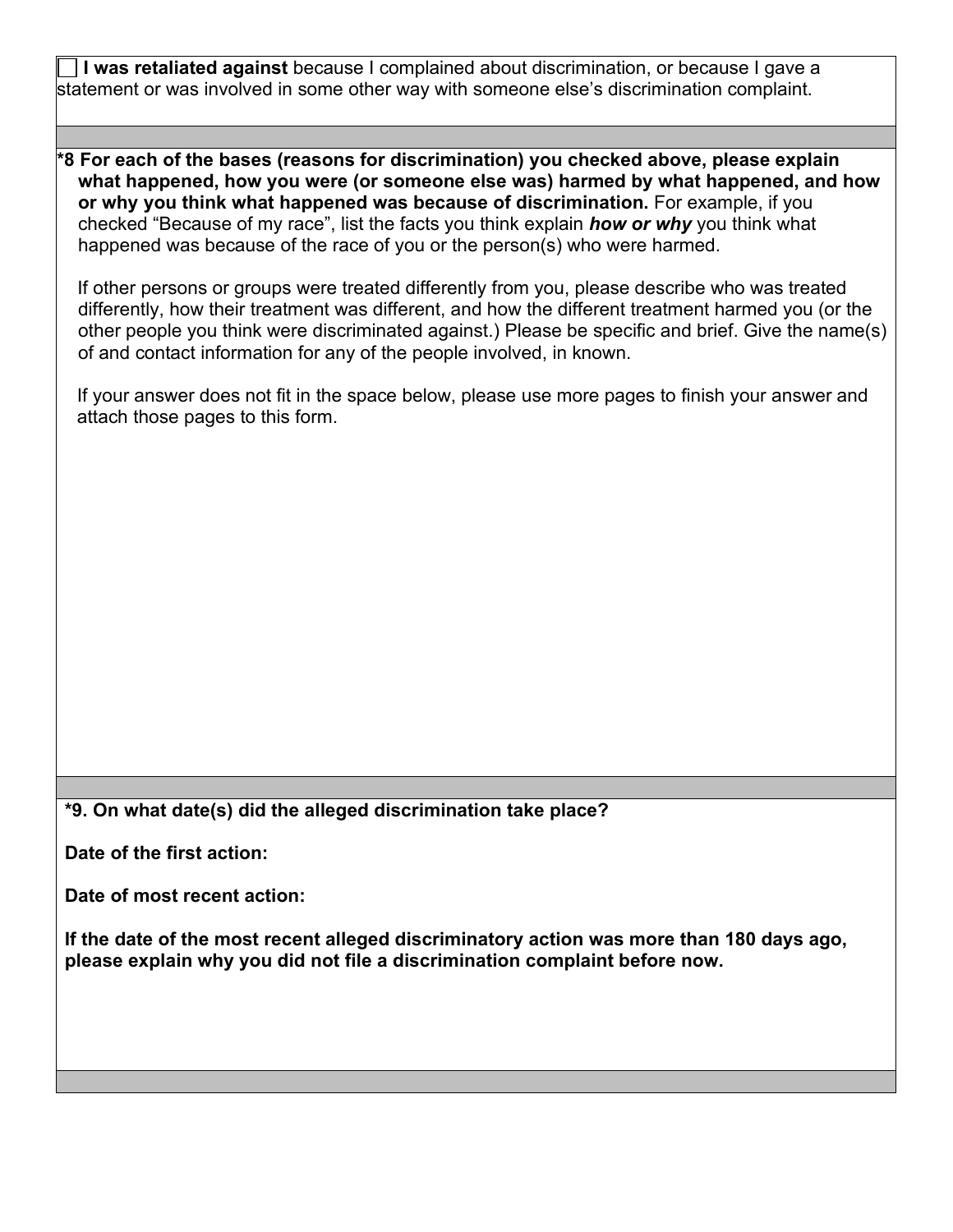| 10. Please list below any other people (witnesses, coworkers, supervisors, or others), if<br>known, whom you have not already named and whom we should contact for information<br>about your discrimination complaint. Attach additional pages if you need more space for this<br>information.<br><b>Person's Name:</b>                                                                                                                                                                                                                                                                              |
|------------------------------------------------------------------------------------------------------------------------------------------------------------------------------------------------------------------------------------------------------------------------------------------------------------------------------------------------------------------------------------------------------------------------------------------------------------------------------------------------------------------------------------------------------------------------------------------------------|
| Relationship to case (witness, coworker, etc.):                                                                                                                                                                                                                                                                                                                                                                                                                                                                                                                                                      |
| Telephone number(s) and/or email address(es):                                                                                                                                                                                                                                                                                                                                                                                                                                                                                                                                                        |
| <b>Person's Name:</b>                                                                                                                                                                                                                                                                                                                                                                                                                                                                                                                                                                                |
| Relationship to case (witness, coworker, etc.):                                                                                                                                                                                                                                                                                                                                                                                                                                                                                                                                                      |
| Telephone number(s) and/or email address(es):                                                                                                                                                                                                                                                                                                                                                                                                                                                                                                                                                        |
| <b>Person's Name:</b>                                                                                                                                                                                                                                                                                                                                                                                                                                                                                                                                                                                |
| Relationship to case (witness, coworker, etc.):                                                                                                                                                                                                                                                                                                                                                                                                                                                                                                                                                      |
| Telephone number(s) and/or email address(es):                                                                                                                                                                                                                                                                                                                                                                                                                                                                                                                                                        |
|                                                                                                                                                                                                                                                                                                                                                                                                                                                                                                                                                                                                      |
| 11. What remedies are you asking for? For example, getting benefits or training you did not<br>receive, changes in policies, etc. PLEASE NOTE: The laws that CRC enforces do not allow for<br>punitive damages. Money may only be awarded to compensate victims of discrimination for<br>actual losses.                                                                                                                                                                                                                                                                                              |
| $\ast$ 12. Have you filed a written complaint with anyone else, such as the Equal Employment<br>Opportunity Commission (EEOC), the Washington State Human Rights Commission<br>(HRC), or the U.S. Department of Labor Civil Rights Center (CRC), about the same events<br>or actions you describe on this form? If yes, please answer these questions as best you can<br>about each organization where you filed a written complaint.<br>Where did you file your complaint?<br>When did you file your complaint?<br>Name and contact information for the person working on your complaint, if known: |
|                                                                                                                                                                                                                                                                                                                                                                                                                                                                                                                                                                                                      |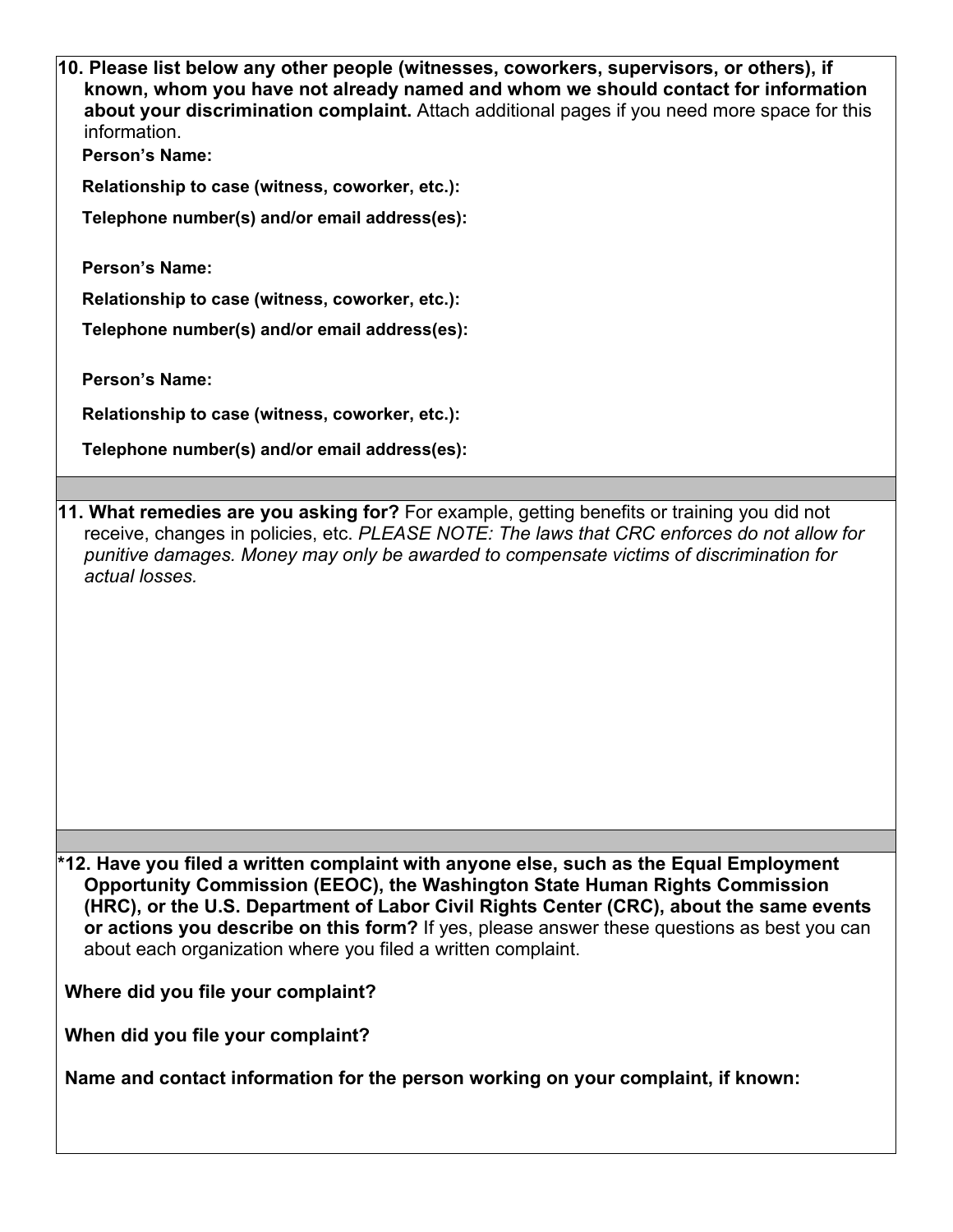| Has the place where you filed your first written complaint given you a final decision about<br>the complaint?                                                                         |       |  |  |  |
|---------------------------------------------------------------------------------------------------------------------------------------------------------------------------------------|-------|--|--|--|
| If yes, what was the date of the final decision?                                                                                                                                      |       |  |  |  |
| <b>Was the decision in writing?</b> Include copies of written decisions, dismissals, or Right-to-Sue<br>Letters, or other written responses to your complaint that you have received. |       |  |  |  |
|                                                                                                                                                                                       |       |  |  |  |
| $*$ 13. Please sign and date this form in the appropriate space below.                                                                                                                |       |  |  |  |
| <b>Signature of Complainant:</b>                                                                                                                                                      | Date: |  |  |  |
| <b>Signature of Complainant's Representative:</b>                                                                                                                                     | Date: |  |  |  |

## **Please mail or email your complaint to:**

Local Equal Opportunity Officer LWDA NAME **Address** Email Phone, Washington Relay Service 711

## **or**

State-Level Equal Opportunity Officer Teresa Eckstein Employment Security Department PO Box 9046 Olympia, WA 98507-9046 [teckstein@esd.wa.gov](mailto:teckstein@esd.wa.gov) 360-480-5708, Washington Relay Service 711

## **or**

The Director, Civil Rights Center (CRC) U.S. Department of Labor 200 Constitution Avenue NW, Room N–4123 Washington, DC 20210

or, electronically as directed on the CRC Web site at [www.dol.gov/crc.](http://www.dol.gov/crc)